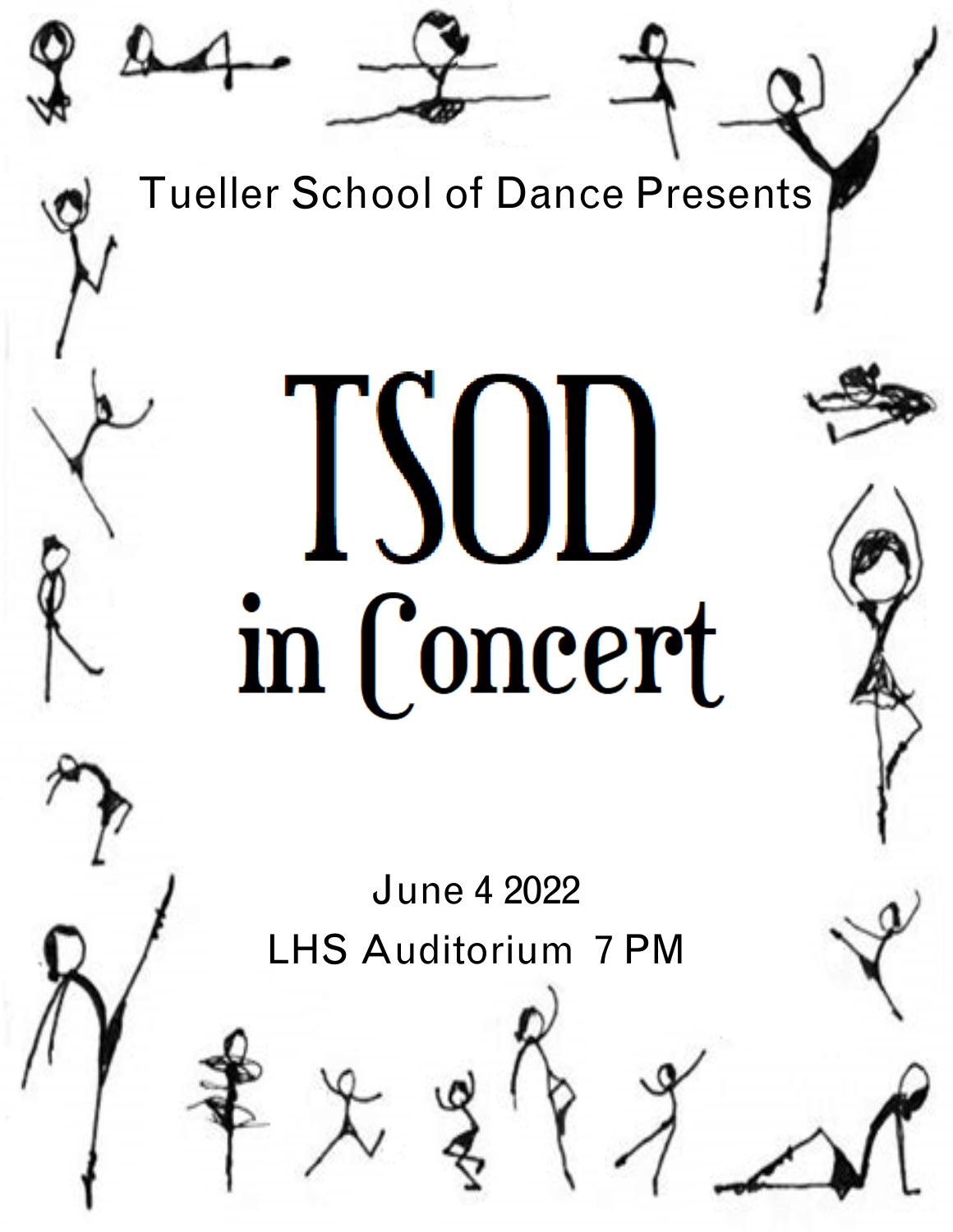## Order of Show

| Performers                                                |  |
|-----------------------------------------------------------|--|
|                                                           |  |
|                                                           |  |
|                                                           |  |
| Class                                                     |  |
| Hey Mickey ———————————————————— KIDZ A-2                  |  |
|                                                           |  |
|                                                           |  |
|                                                           |  |
| They Don't Really Care About Us ———— Tuellerettes/Academy |  |
| Freshies                                                  |  |
| Amazing Mayzie KIDZ C                                     |  |
|                                                           |  |
| Reeses Boom ———————————————————— KIDZ A                   |  |
| Sway $\longrightarrow$ P.F. 8                             |  |
|                                                           |  |
|                                                           |  |
|                                                           |  |
|                                                           |  |
| <b>PF 8</b>                                               |  |
|                                                           |  |
|                                                           |  |
| Academy                                                   |  |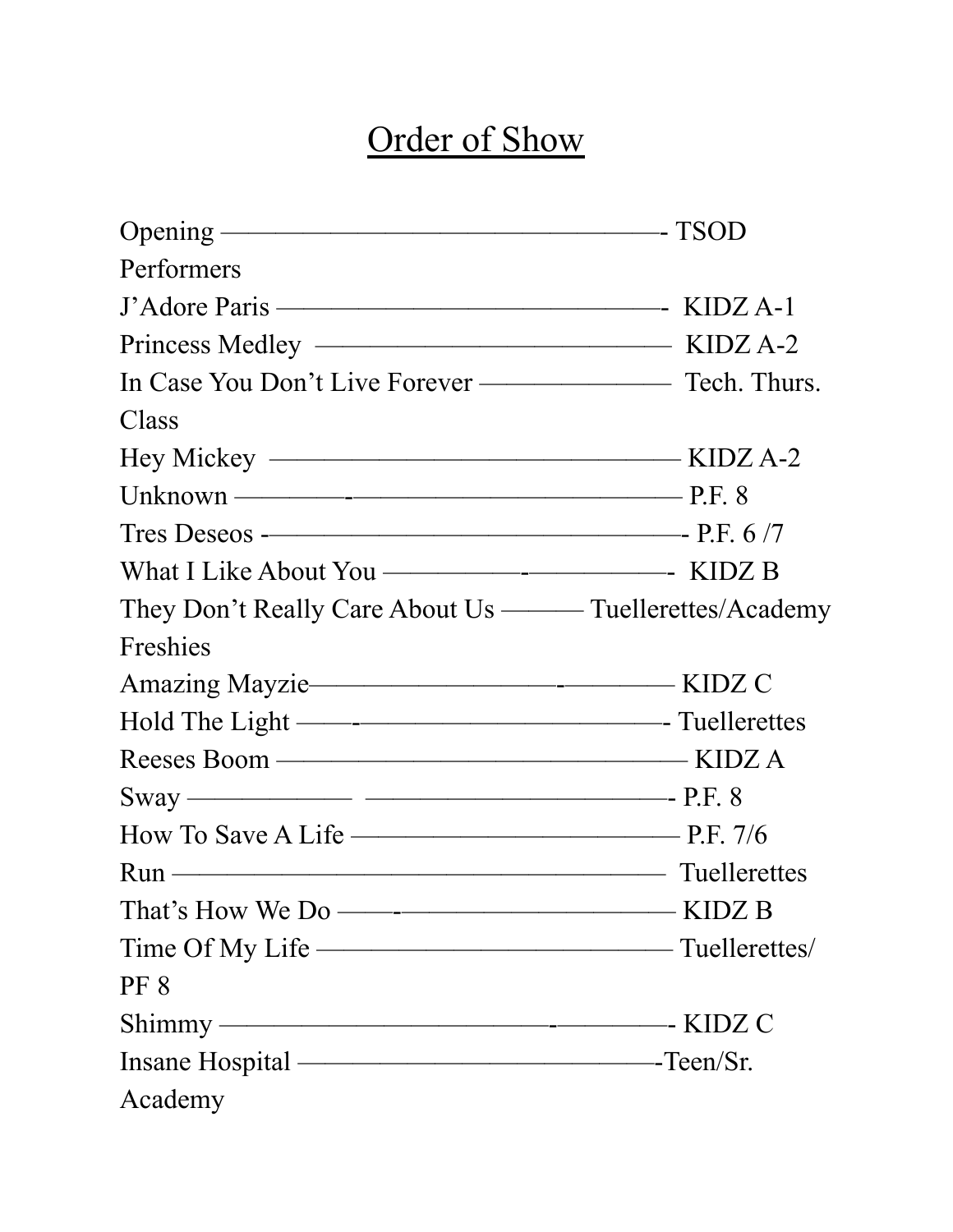| The Crew $\longrightarrow$ KIDZ B/C |  |
|-------------------------------------|--|
|                                     |  |
| Academy                             |  |
|                                     |  |
| Academy                             |  |
|                                     |  |
| Academy                             |  |
|                                     |  |
| Academy                             |  |
|                                     |  |
| Academy                             |  |
|                                     |  |
| Academy                             |  |
|                                     |  |
| Academy                             |  |
|                                     |  |
| Performers                          |  |

### **\*\*Credits\*\***

**Tueller School of Dance Founder-** Valene Tueller **Artistic Director and Head Instructor-** Tina Comadena **Instructors/Choreographers**- Nikila Lopez, Jordan Farmer, Bauni Nilson, Katie Tyler, Laycee Mozingo,